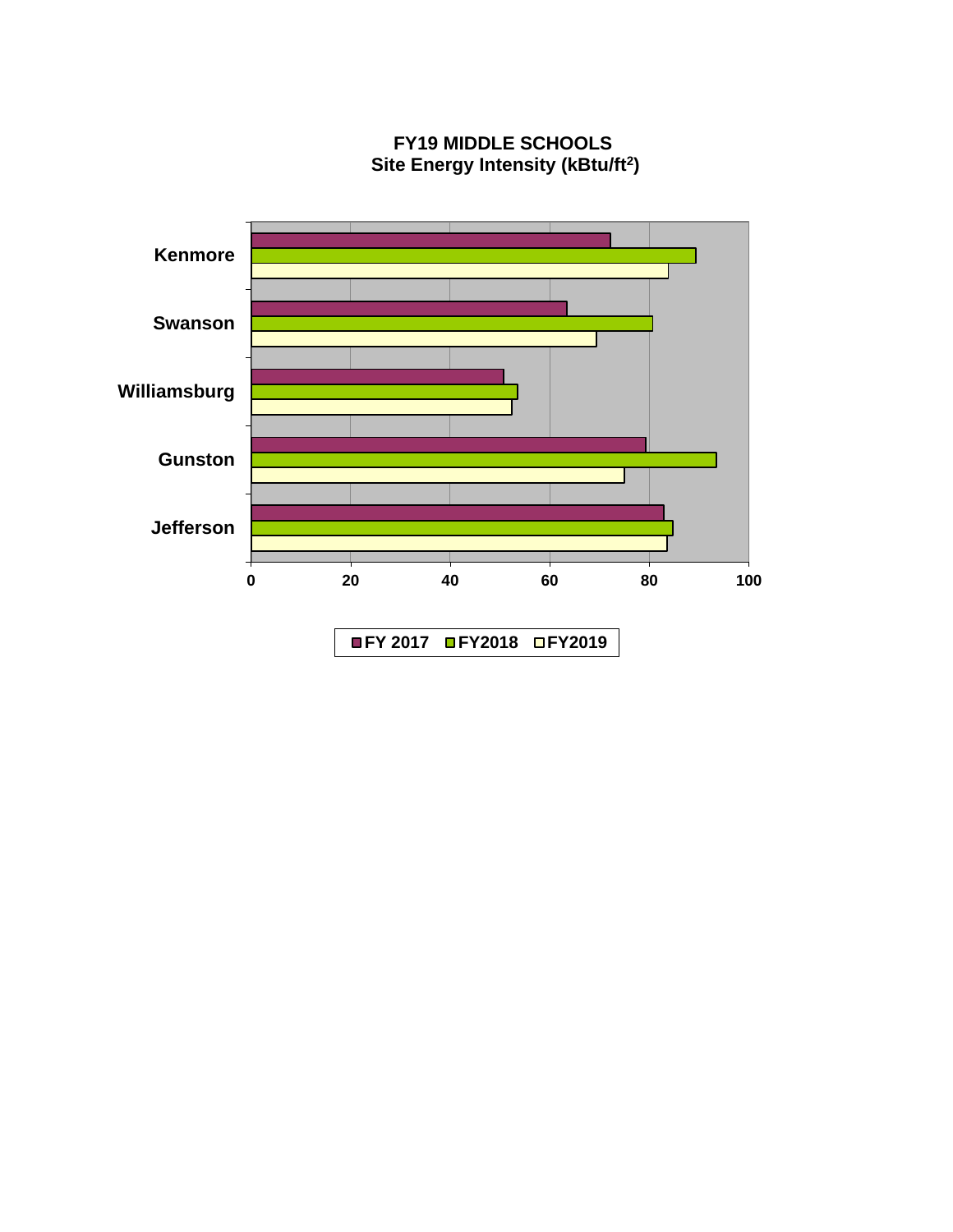| <b>Gunston Middle School and Community Center</b> |                                    |                                     |  |  |
|---------------------------------------------------|------------------------------------|-------------------------------------|--|--|
| <b>Address</b>                                    | 2700 S. Lang St.                   |                                     |  |  |
| <b>Building Use</b>                               | Middle School and Community Center |                                     |  |  |
| Current Size (f <sup>2</sup> )                    | 200,969                            |                                     |  |  |
| Year Built / Major Renovation                     | 1959/1994/2001/2003                |                                     |  |  |
| <b>Annual Electric Usage (kWh)</b>                | 2017<br>2018<br>2019               | 2,993,688<br>3,114,025<br>2,443,067 |  |  |
| <b>Annual Natural Gas Usage (therms)</b>          | 2017<br>2018<br>2019               | 65,167<br>81,593<br>67,121          |  |  |
| Site Energy Intensity ( $kBTUs/f^2$ )             | 2017<br>2018<br>2019               | 79<br>93<br>75                      |  |  |
| Source Energy Intensity (kBTUs/f <sup>2</sup> )   | 2017<br>2018<br>2019               | 184<br>191<br>151                   |  |  |
| Carbon Footprint (Mt CO <sub>2</sub> E)           | 2017<br>2018<br>2019               | 1,518<br>1,578<br>1,254             |  |  |
| <b>Water (Gal)</b>                                | 2017<br>2018<br>2019               | 6,783,300<br>2,418,900<br>2,659,700 |  |  |
| <b>Building Energy Notes</b>                      | Relocatables onsite.               |                                     |  |  |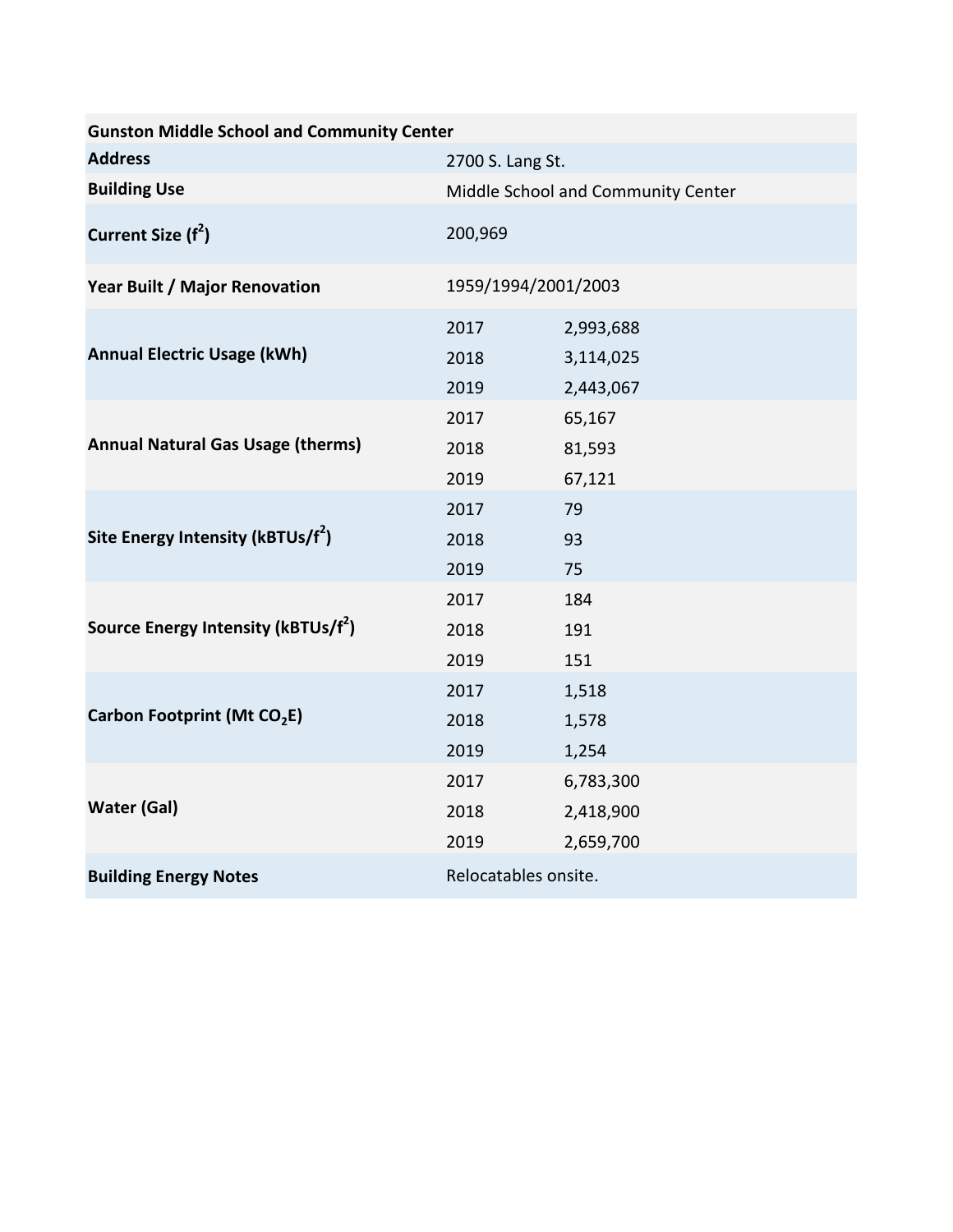| Jefferson Middle School and Community Center    |                                                                                                             |                                     |  |  |
|-------------------------------------------------|-------------------------------------------------------------------------------------------------------------|-------------------------------------|--|--|
| <b>Address</b>                                  | 125 S. Old Glebe Rd.                                                                                        |                                     |  |  |
| <b>Building Use</b>                             | Middle School and Community Center                                                                          |                                     |  |  |
| Current Size (f <sup>2</sup> )                  | 235,787                                                                                                     |                                     |  |  |
| Year Built / Major Renovation                   | 1972/2010                                                                                                   |                                     |  |  |
| <b>Annual Electric Usage (kWh)</b>              | 2017<br>2018<br>2019                                                                                        | 3,605,731<br>3,494,736<br>3,486,318 |  |  |
| <b>Annual Natural Gas Usage (therms)</b>        | 2017<br>2018<br>2019                                                                                        | 72,348<br>80,414<br>78,019          |  |  |
| Site Energy Intensity ( $kBTUs/f^2$ )           | 2017<br>2018<br>2019                                                                                        | 83<br>85<br>84                      |  |  |
| Source Energy Intensity (kBTUs/f <sup>2</sup> ) | 2017<br>2018<br>2019                                                                                        | 196<br>177<br>176                   |  |  |
| Carbon Footprint (Mt CO <sub>2</sub> E)         | 2017<br>2018<br>2019                                                                                        | 1,795<br>1,711<br>1,696             |  |  |
| <b>Water (Gal)</b>                              | 2017<br>2018<br>2019                                                                                        | 5,081,700<br>4,573,500<br>4,607,800 |  |  |
| <b>Building Energy Notes</b>                    | Joint use facility with county. Gym and theater used<br>extensively seven days a week. Relocatables onsite. |                                     |  |  |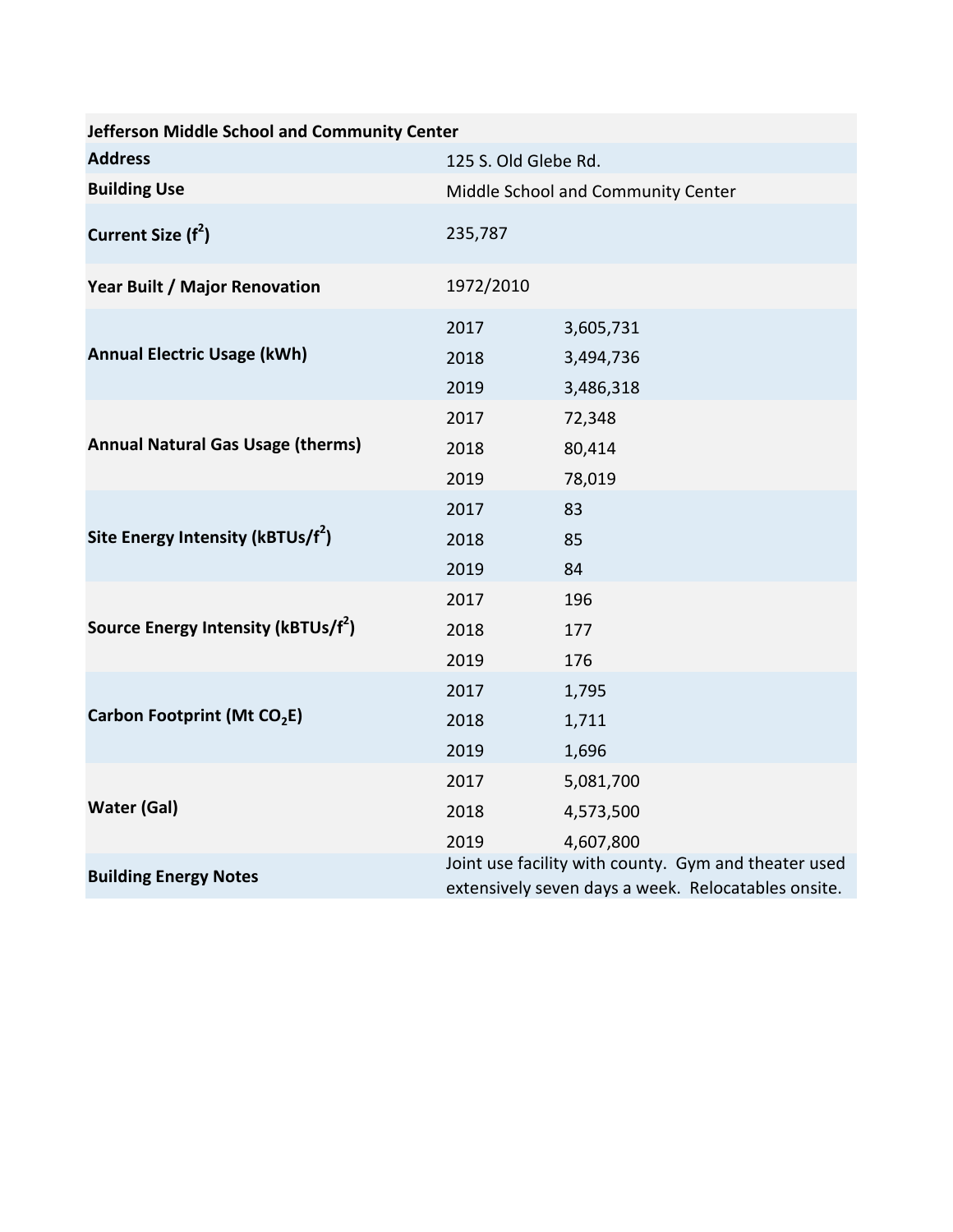| <b>Kenmore Middle School</b>                    |                           |                                                  |  |
|-------------------------------------------------|---------------------------|--------------------------------------------------|--|
| <b>Address</b>                                  | 200 S. Carlin Springs Rd. |                                                  |  |
| <b>Building Use</b>                             | Middle School             |                                                  |  |
| Current Size (f <sup>2</sup> )                  | 207,916                   |                                                  |  |
| Year Built / Major Renovation                   | 2005                      |                                                  |  |
| <b>Annual Electric Usage (kWh)</b>              | 2017<br>2018<br>2019      | 2,537,782<br>2,971,336<br>2,912,404              |  |
| <b>Annual Natural Gas Usage (therms)</b>        | 2017<br>2018<br>2019      | 62,319<br>82,663<br>74,945                       |  |
| Site Energy Intensity (kBTUs/f <sup>2</sup> )   | 2017<br>2018<br>2019      | 72<br>89<br>85                                   |  |
| Source Energy Intensity (kBTUs/f <sup>2</sup> ) | 2017<br>2018<br>2019      | 164<br>180<br>173                                |  |
| Carbon Footprint (Mt CO <sub>2</sub> E)         | 2017<br>2018<br>2019      | 1,324<br>1,531<br>1,468                          |  |
| <b>Water (Gal)</b>                              | 2017<br>2018<br>2019      | 2,650,600<br>3,190,300<br>2,829,700              |  |
| <b>Building Energy Notes</b>                    |                           | Building used extensively evenings and weekends. |  |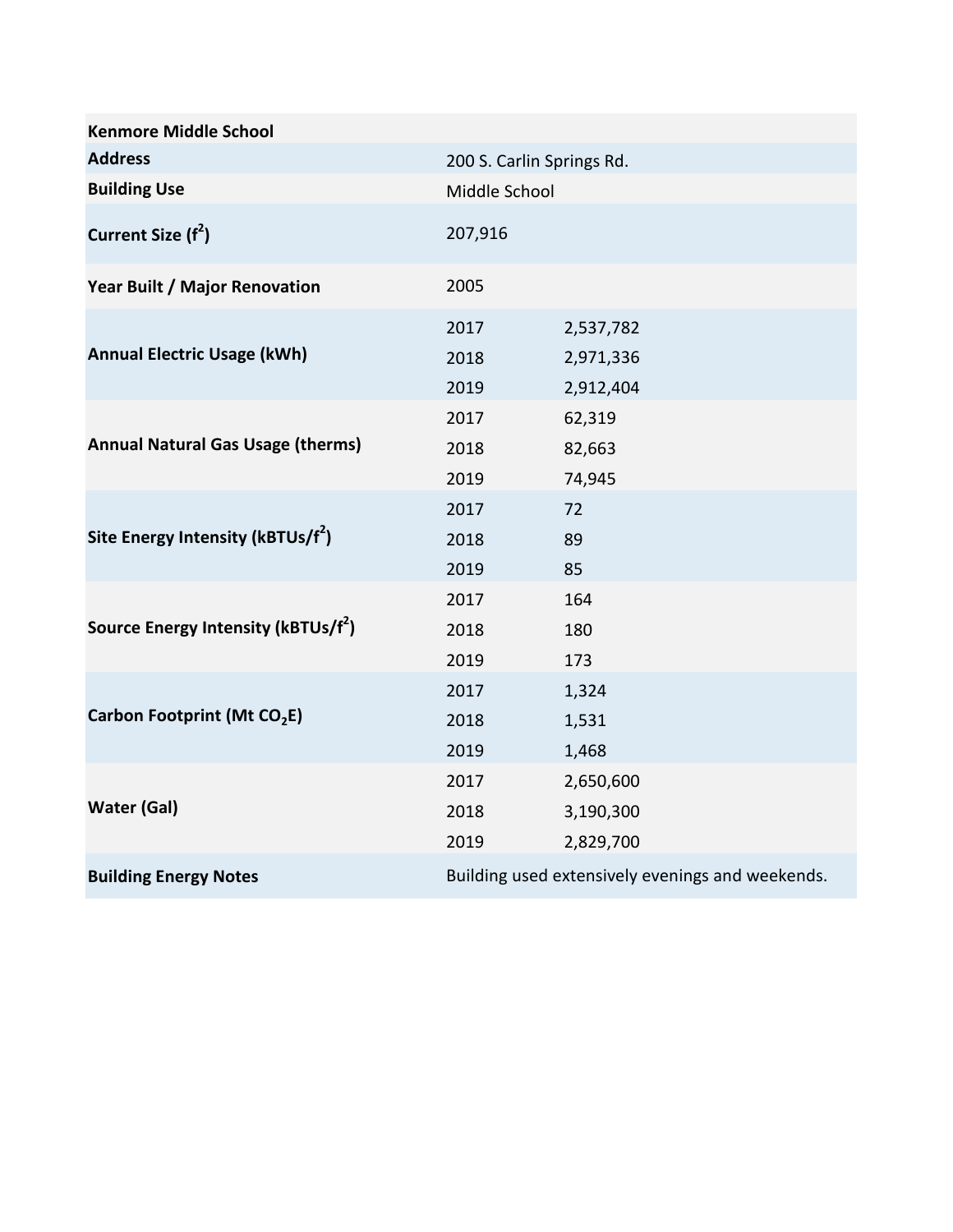| <b>Swanson Middle School</b>                    |                               |                                     |  |
|-------------------------------------------------|-------------------------------|-------------------------------------|--|
| <b>Address</b>                                  | 5800 N. Washington Blvd       |                                     |  |
| <b>Building Use</b>                             | Middle School                 |                                     |  |
| Current Size (f <sup>2</sup> )                  | 155,774                       |                                     |  |
| Year Built / Major Renovation                   | 1939/1955/1963/1968/1994/2005 |                                     |  |
| <b>Annual Electric Usage (kWh)</b>              | 2017<br>2018<br>2019          | 1,897,742<br>2,267,784<br>1,846,988 |  |
| <b>Annual Natural Gas Usage (therms)</b>        | 2017<br>2018<br>2019          | 31,478<br>45,556<br>44,709          |  |
| Site Energy Intensity (kBTUs/f <sup>2</sup> )   | 2017<br>2018<br>2019          | 63<br>81<br>71                      |  |
| Source Energy Intensity (kBTUs/f <sup>2</sup> ) | 2017<br>2018<br>2019          | 155<br>174<br>147                   |  |
| Carbon Footprint (Mt CO <sub>2</sub> E)         | 2017<br>2018<br>2019          | 910<br>1,075<br>916                 |  |
| <b>Water (Gal)</b>                              | 2017<br>2018<br>2019          | 1,503,600<br>851,000<br>1,376,000   |  |
| <b>Building Energy Notes</b>                    | Reloctables onsite.           |                                     |  |